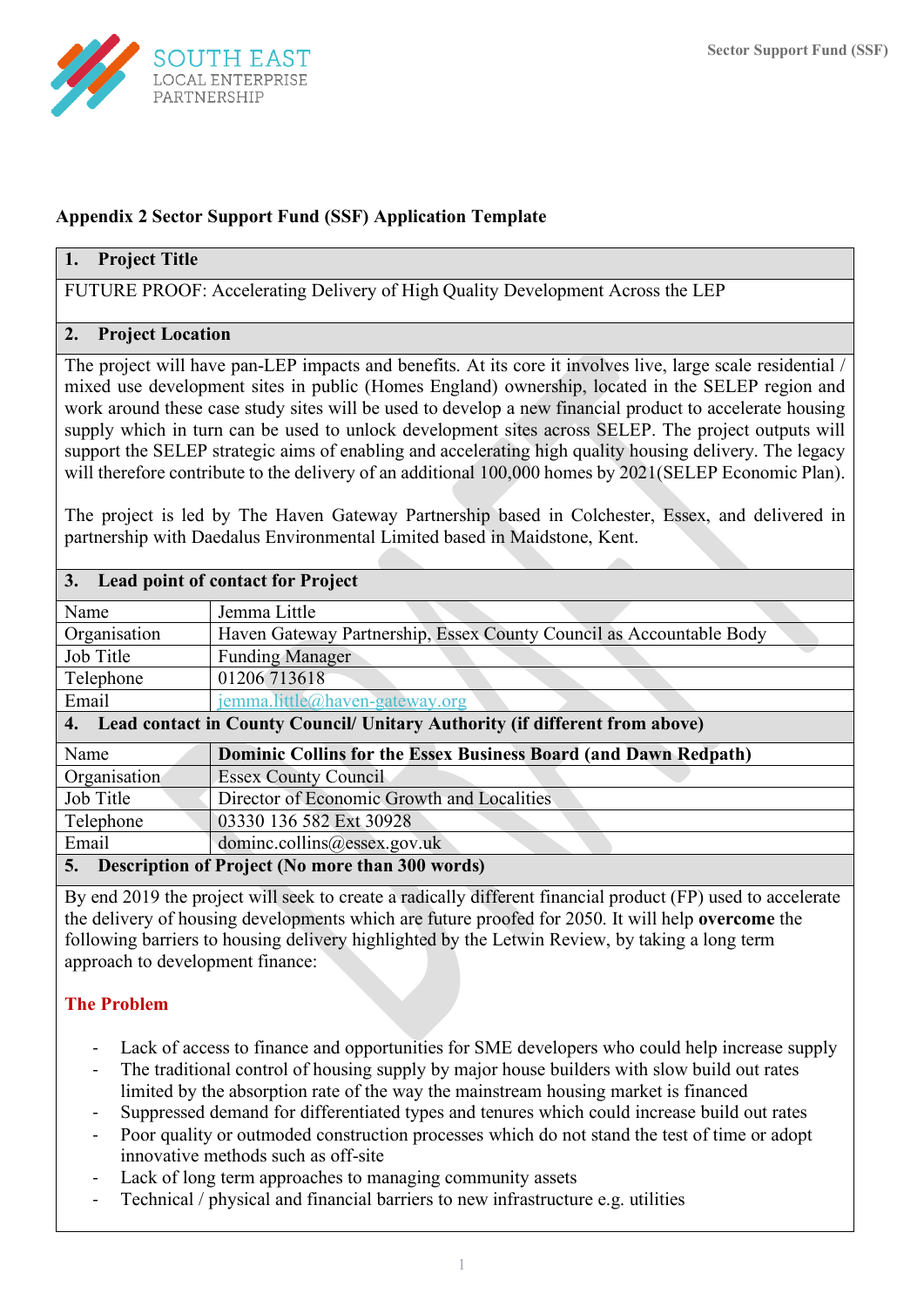

## **The Solution**

The FP will combine public and private investment to underpin construction (developer) and purchase (homeowner/resident) functions of developments, using very long term investment funds to:

- Enable marginal sites which are mostly but not exclusively in public ownership to come forward with differentiated housing types and tenures
- Exploit newly funded infrastructure to generate income streams to reinvest into the communities
- Solely uses off-site / modern construction methods to drive speed, quality and local economic value
- Facilitate the parcelling of larger sites and the use of SME developers
- Link infrastructure, homeownership finance, site ownership and management in creative ways to drive down operational running costs for residents and create community benefit

## **Methodology**

- Base-lining of live site(s) with Homes England to establish cost / viability data, opportunities, economic and social objectives
- Establish alternative solutions (e.g. utilities, transport, off site) to be brought forward
- Working in co-operation with the public and private financial sectors, design and develop the FP
- Develop demonstrative financial case studies for the 'live' sites that explain the FP
- Work with public sector and housing provider land owners to establish preliminary demand for the FP and test with SME developers
- Determine the long term governance management / service requirements to enable the FP to prosper and route for establishment

## **Outputs**

- Live financial case studies to demonstrate the FP approach to the market
- The FP itself:
	- o a new financial offering which has been tested with the public and private sector and an action plan for further development
	- o is flexible to cope with different developments and requirements of investors
	- o widely implementable and applicable to all developments in the SELEP region
	- o platform for further dialogue with government and financial institutions to attract investment to SELEP area which will accelerate housing delivery and achieve wider social and economic outcomes

# **6. Project links to SELEP Strategic Economic Plan**

*Please identify which objectives within the current SEP that this project will assist in delivering*

The project focuses on the objective: Building More Quality Houses Quickly (as per the SELEP Strategic Plan 2.79-2.85). and has been developed with the SELEP HDG's oversight.

The project – involving live Homes England development sites in Dover (Connaught Barracks) and Thanet (Haine Road) – is focused on finding and delivering more efficient and sustainable infrastructure and alternative construction methodologies, underpinned by enhancing economic growth and job opportunities through the use and growth of the SME developer sector in the SELEP region. Furthermore, this approach will have the positive effect of building confidence in housing markets and provide replicable solutions and approaches for development that can be adopted on a pan-LEP basis.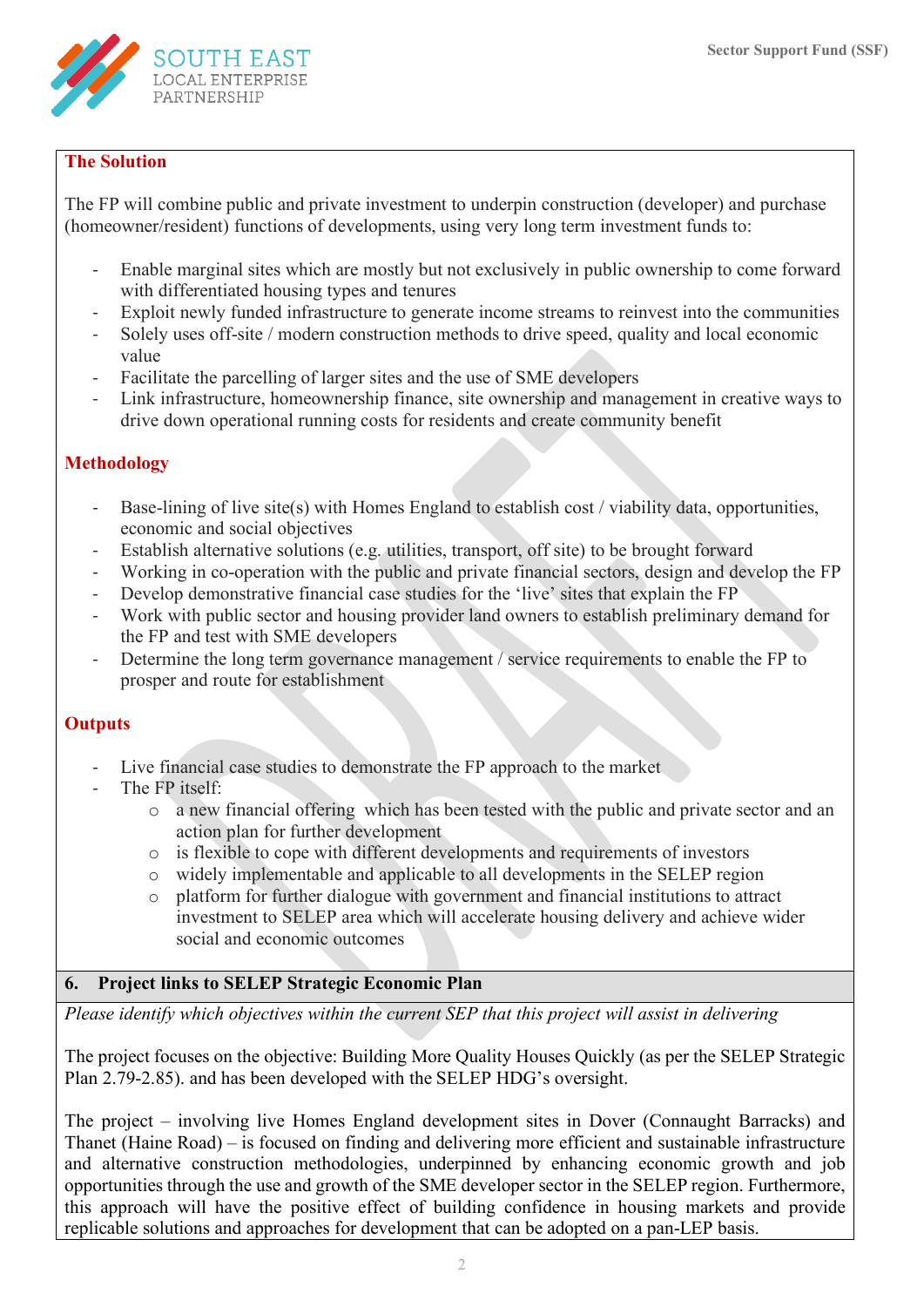

The project directly responds to the South East LEP's key ambition to accelerate housing delivery (Annual Report 2016 -7) by enabling the further increase in the growth rate required to meet 100,000 homes target by 2021. The Project Board will continue to work with the SELEP HDG and will also seek to fully integrate this project with existing pilots being undertaken and / or funded by SELEP and involve the proponents of major projects such as the Garden Communities and local authority Housing Companies in the work, to ensure the outputs address wider issues and barriers to development being experienced by these stakeholders.

## **7. Total value (£s) of SSF sought (net of VAT)**

£110,000

## **8. Total value (£s) of project (net of VAT)**

£157,425.00

## **9. Total value (£) of match funding (net of VAT)**

£47,425.00

## **10. Funding breakdown (£s)**

| <b>Source</b>                                                                                                                                                                                                                                                                                                                                      | 2017/18 | 2018/19 | 2019/20 | <b>Total</b> |  |
|----------------------------------------------------------------------------------------------------------------------------------------------------------------------------------------------------------------------------------------------------------------------------------------------------------------------------------------------------|---------|---------|---------|--------------|--|
|                                                                                                                                                                                                                                                                                                                                                    |         |         |         |              |  |
| <b>SSF</b>                                                                                                                                                                                                                                                                                                                                         |         | £45,000 | £65,000 | £110,000     |  |
| Other sources of funding (please list below, add additional rows if necessary)                                                                                                                                                                                                                                                                     |         |         |         |              |  |
| Homes England                                                                                                                                                                                                                                                                                                                                      |         | £20,000 | £13,375 | £33,375      |  |
| Daedalus Environmental                                                                                                                                                                                                                                                                                                                             |         | £2,000  | £4,600  | £6,600       |  |
| Ltd                                                                                                                                                                                                                                                                                                                                                |         |         |         |              |  |
| Haven Gateway                                                                                                                                                                                                                                                                                                                                      |         | £2,500  | £4,950  | £7,450       |  |
| Partnership                                                                                                                                                                                                                                                                                                                                        |         |         |         |              |  |
| <b>Total Project Cost</b>                                                                                                                                                                                                                                                                                                                          |         | £69,500 | £87,925 | £157,425     |  |
| $\mathbf{A}$ $\mathbf{B}$ $\mathbf{A}$ $\mathbf{B}$ $\mathbf{C}$ $\mathbf{A}$ $\mathbf{D}$ $\mathbf{A}$ $\mathbf{A}$ $\mathbf{C}$ $\mathbf{A}$ $\mathbf{D}$ $\mathbf{A}$ $\mathbf{A}$ $\mathbf{D}$ $\mathbf{A}$ $\mathbf{A}$ $\mathbf{D}$ $\mathbf{A}$ $\mathbf{D}$ $\mathbf{A}$ $\mathbf{D}$ $\mathbf{A}$ $\mathbf{D}$ $\mathbf{$<br>$\mathbf{r}$ |         |         |         |              |  |

#### **11. Details of match funding**

*Insert details of match funding, including who is providing match, at what value, on what terms and what assurances are there that the match will be provided*

## **Homes England - £33,375**

Homes England are represented on the Project Board and view the project as both timely and strategically important – they have been tasked with expanding the role of off-site construction and accelerating delivery of more sustainable housing, both of which this project addresses. The Homes England match funding is provided in the form of staff time and expertise on the basis that the work will focus on developments within their land ownership and influence. This project requires that the traditional management route evolves and examines alternative solutions and value and therefore requires time commitment from the development management teams which will work as match to the SSF funds. The Homes England in-kind match will therefore be used to support the baselining work and development of the FP along with project oversight. Their commitment and willingness to open up their working practices is predicated on joint support and investment in the project by SELEP and other parties below, and will be ratified concurrently with the SSF awards process. A letter of support has also been provided to accompany this application.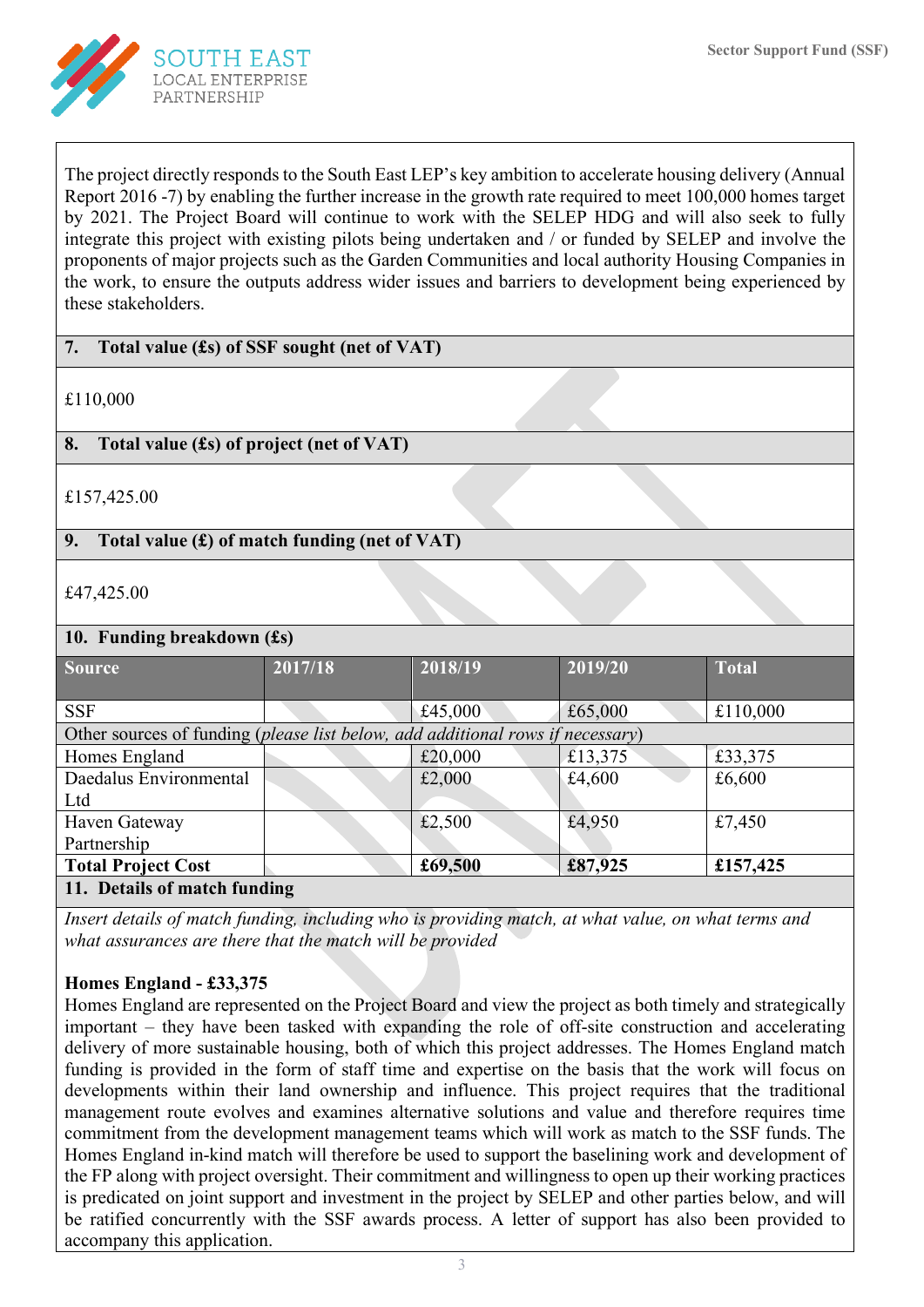

## **Daedalus Environmental Limited and Haven Gateway Partnership - £14,050**

Each of the primary delivery partners will contribute in-kind time to the project at a total value of £14,050. This match funding will be split evenly across each of the project work streams shown in the accompanying project action plan / budget sheet. It will be evidenced through timesheets and financial sign off processes and governed by the project board but it has been calculated in the basis of actual salary costs and a contribution to overheads which is the basis of the hourly rates in our work plan.

#### **[UK Power Networks**

We are seeking further funding from UKPN to support the expansion of this project, specifically in relation to the innovative long term management of infrastructure and the relationship with end users / homeowners on development sites. The UKPN funding is to be secured through OFGEM's Network Innovation Allowance funding stream, and the application is being progressed in parallel with this SSF Application. They will be a key stakeholder to the SSF funding project as well.]

## **12. Expected project start and completion dates**

The project will start as soon as funding is awarded and ideally by October 2018, and run for a period of 12 months, completing by the end of 2019. SSF Funds would be required from November 2018 with the delivery partner match funding having already been agreed and which will run concurrently.

| 13. Key Milestones                                                                           |                                                    |                             |  |  |
|----------------------------------------------------------------------------------------------|----------------------------------------------------|-----------------------------|--|--|
| <b>Key Milestones</b>                                                                        | <b>Description</b>                                 | <b>Indicative Date</b>      |  |  |
| Funding secured and action plan                                                              | All committed funding                              | October 2018                |  |  |
| signed off                                                                                   | agreements need to be in place to                  |                             |  |  |
|                                                                                              | support the work.                                  |                             |  |  |
| <b>SSF Project Period starts</b>                                                             | Baseline research work mid-point                   | November 2018               |  |  |
|                                                                                              | review                                             |                             |  |  |
| Site baseline work completed                                                                 | Baseline research work for each                    | March 2019                  |  |  |
|                                                                                              | identified site is completed                       |                             |  |  |
|                                                                                              | (including utilities, cost/value                   |                             |  |  |
|                                                                                              | analysis, standard development                     |                             |  |  |
|                                                                                              | options etc.)                                      |                             |  |  |
| Innovation and technology                                                                    | Alternative delivery options                       | May 2019                    |  |  |
| analysis complete                                                                            | identified, agreed and analysed,                   |                             |  |  |
|                                                                                              | with solutions indicatively<br>designed and costed |                             |  |  |
| <b>Soft Market Testing</b>                                                                   | Meetings and interviews with                       | April-June 2019             |  |  |
|                                                                                              | private and public sector                          |                             |  |  |
|                                                                                              | stakeholders to develop FP                         |                             |  |  |
| Finance packages developed                                                                   | An iterative process alongside                     | September 2019              |  |  |
|                                                                                              | other work streams to develop a                    |                             |  |  |
|                                                                                              | financeable packages for the                       |                             |  |  |
|                                                                                              | three sites                                        |                             |  |  |
| Final report and all funding                                                                 | All SSF funding issued to                          | November 2019               |  |  |
| disbursed (SSF Project Ends)                                                                 | relevant parties and project                       |                             |  |  |
|                                                                                              | signed off by SELEP as complete                    |                             |  |  |
| 14. Benefits created by 2021 (list benefits with number/amount and cash value if applicable) |                                                    |                             |  |  |
| <b>Type of Benefit</b>                                                                       | <b>Number of benefits created</b>                  | Cash value of benefit $(f)$ |  |  |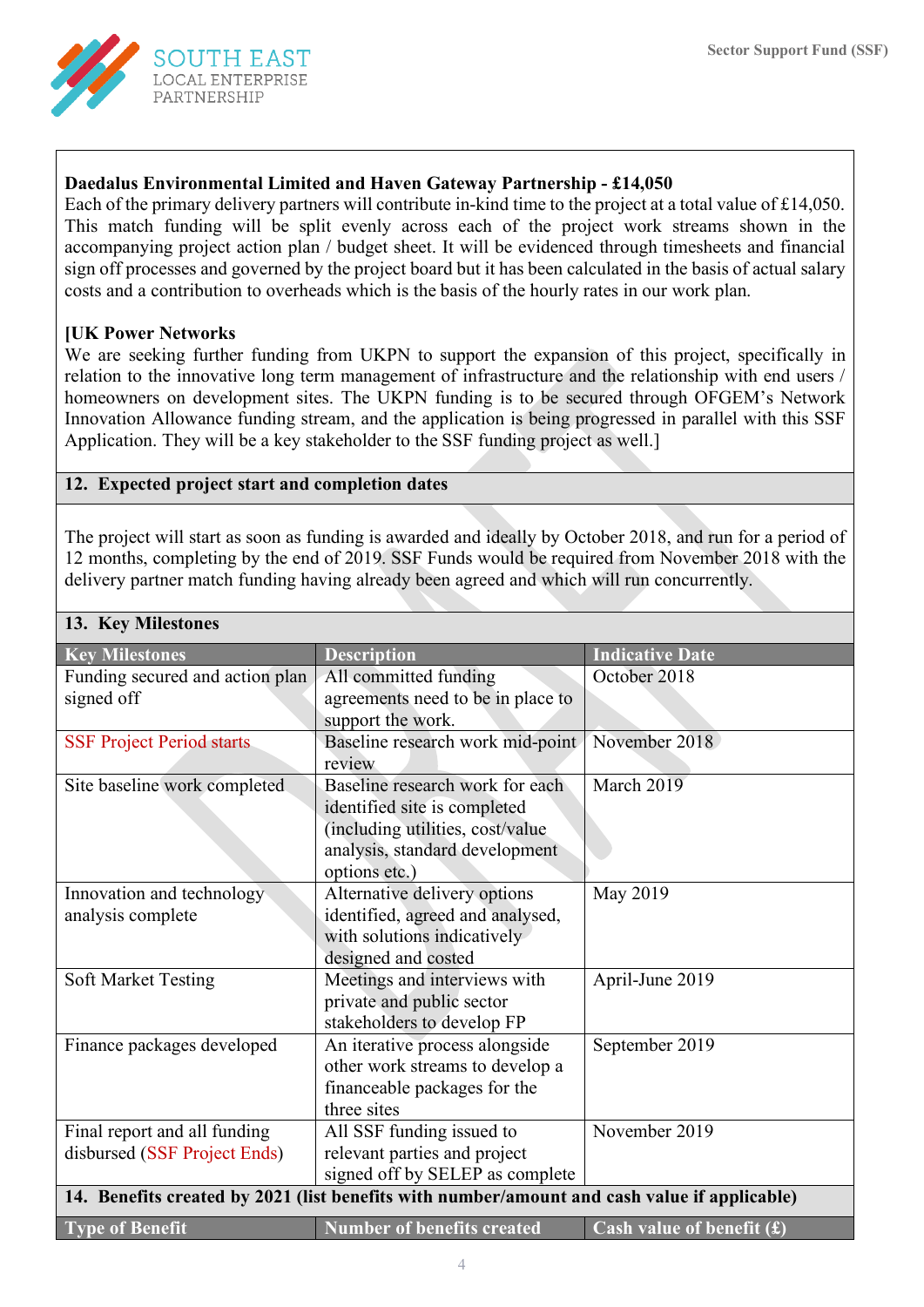

| Increased strategic co-operation  | 35 Local Authorities in SELEP            | Taking the overall cost of the          |  |  |  |
|-----------------------------------|------------------------------------------|-----------------------------------------|--|--|--|
| synergies and cost saving by      | will benefit from access to an           | project and multiplying this by         |  |  |  |
| avoiding individual public        | innovative initiative that               | the number of local authorities in      |  |  |  |
| sector bodies carrying out the    | otherwise they would have had to         | the SELEP area this has the             |  |  |  |
| same work on financial            | commission, and put their own            | potential to save up to                 |  |  |  |
| packages for taking accelerated   | staff resource into.                     | £5,509,875 in duplicated work           |  |  |  |
| housing site delivery.            |                                          |                                         |  |  |  |
| development forward               |                                          | 35 LAs x £157,425 = £5,509,875          |  |  |  |
| Increased strategic co-operation: | 9 separate organisations will be         | Actual value of match funding           |  |  |  |
| accelerating housing delivery by  | interacting to support accelerated       | from partners = £47,425 as above        |  |  |  |
| bringing together interested      | development.                             |                                         |  |  |  |
| parties to drive development      |                                          | Estimated value of time from            |  |  |  |
| forward                           | The project will also tap into           | stakeholder parties is calculated       |  |  |  |
|                                   | expertise of stakeholders such as        | at £6,000 based on the                  |  |  |  |
|                                   | financial institutions which has a       | assumption that we will engage          |  |  |  |
|                                   | cash value in time and                   | with at least 10 stakeholders for       |  |  |  |
|                                   | knowledge shared.                        | an average of 6 hours $(a) \pounds 100$ |  |  |  |
|                                   |                                          | per hour                                |  |  |  |
| Capital expenditure cost          | The project will identify                | Exact savings will be determined        |  |  |  |
| reduction whilst upgrading        | alternative financing routes to          | by the project but the aim is to        |  |  |  |
| performance of digital, energy,   | drive down infrastructure costs or       | reduce abnormal costs for the           |  |  |  |
| transport and water               | increasing long term economic            | developments by up to $£1,000$          |  |  |  |
| infrastructure                    | value whilst ensuring                    | per property.                           |  |  |  |
|                                   | developments a future proofed.           |                                         |  |  |  |
| Building homes faster by          | The project will seek to ensure          | The value created using locally         |  |  |  |
| utilising innovative building     | all homes in the target                  | sourced offsite manufacturing           |  |  |  |
| techniques                        | developments engage with the             | suppliers is between 2.8 and 4 for      |  |  |  |
|                                   | use of locally sourced off-site          | every £1 spent on construction.         |  |  |  |
|                                   | construction.                            |                                         |  |  |  |
| More resilient and efficient Grid | One strategic benefit for focus          | Not quantifiable at this stage.         |  |  |  |
| infrastructure through            | regions – reducing stress on the         |                                         |  |  |  |
| investment in innovative energy   | Grid to enable more development          |                                         |  |  |  |
| solutions for new developments    | to progress.                             |                                         |  |  |  |
| which also unlocks space for      |                                          |                                         |  |  |  |
| housing.                          |                                          |                                         |  |  |  |
| Alternative financing model for   | One flexible, SME focused FP             | The cash benefit is not                 |  |  |  |
| SMEs within target sites          | that supports involvement of             | quantifiable at this stage however      |  |  |  |
| enabled by innovative             | SMEs at all stages of                    | the overall benefit will be a           |  |  |  |
| parcelling of development and     | development.                             | redistribution of finance within        |  |  |  |
| engagement with Homes             |                                          | the development stream towards          |  |  |  |
| England anticipating the          |                                          | the SME market.                         |  |  |  |
| outcomes of the Letwin Review     |                                          |                                         |  |  |  |
| Alternative forms of property     | The project will seek to link site,      | Not quantifiable at this stage          |  |  |  |
| ownership for incoming            | property and infrastructure              | although we are seeking a               |  |  |  |
| residents underpinned by lower    | ownership to reduce the                  | lifetime cost reduction of around       |  |  |  |
| cost / more innovative financial  | operational cost of home                 | $5-10\%$ .                              |  |  |  |
| mechanisms                        | ownership.                               |                                         |  |  |  |
|                                   | 15. Value for Money - Benefit/Cost Ratio |                                         |  |  |  |

*Please insert your Benefit/Cost Ratio (i.e. total value of benefits divided by total costs). Please indicate how you have quantified your benefits and over what period those benefits are expected to realised*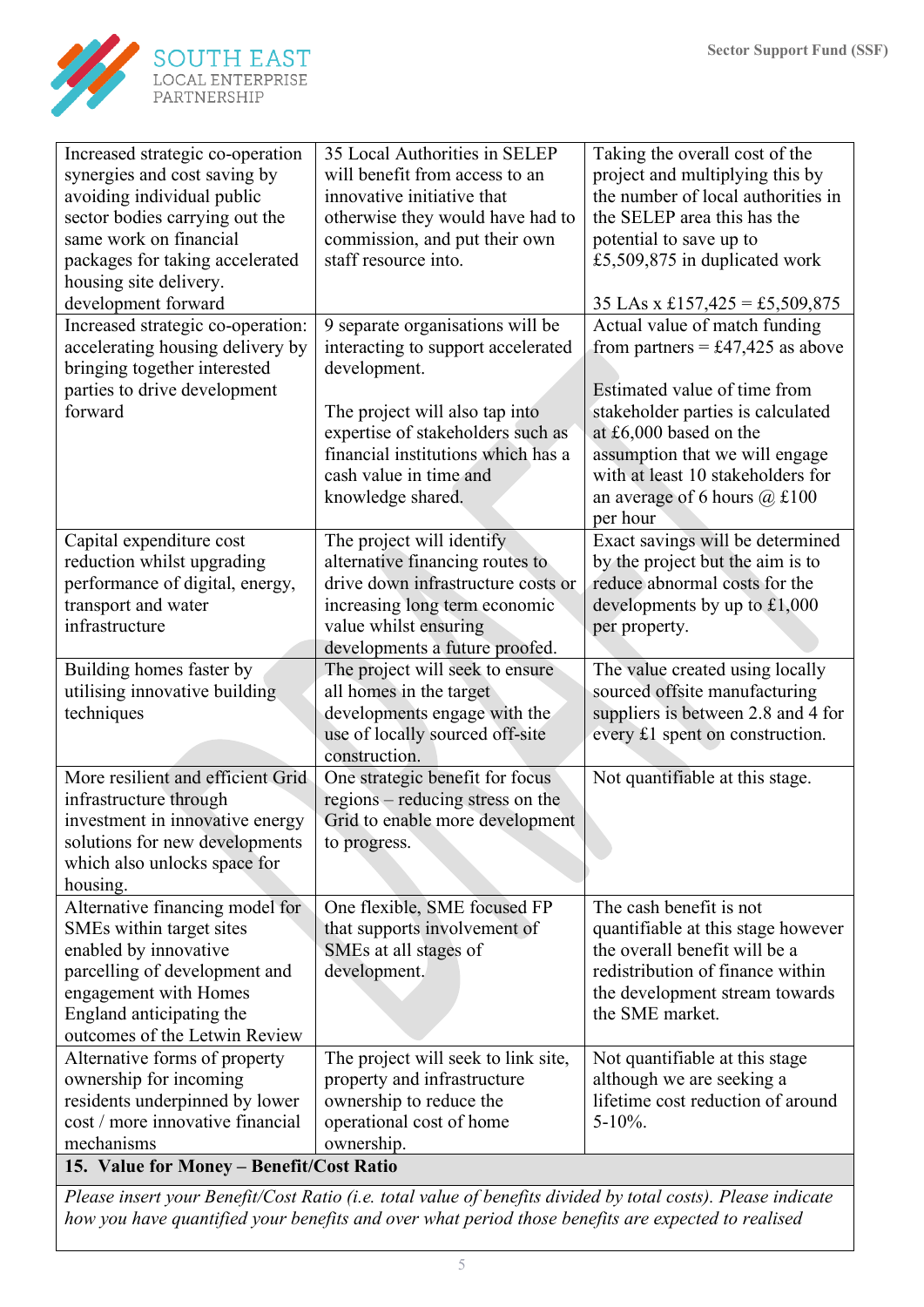

The funding sought from SSF will support a research, development and financial planning exercise that will be used to accelerate housing delivery and which can be used by SELEP and all 35 SELEP Local authorities. A direct and quantifiable benefit, therefore, is the costs saved/avoided by SELEP local authorities having access to the project's work. As above we have calculated the value of this benefit to be 35 times the value of the project i.e. a 35:1 BCR.

Establishing and demonstrating a direct and quantified benefit/cost ratio related to the project focus of accelerated housing development delivery will be realised as the sites are delivered rather than during the project lifetime. We obviously cannot give these projected benefits now but will be able to share the impacts in the project findings. However there are some quantifiable future benefits at this stage:

- 1. In securing SSF funding we are seeking to match this in line with SSF requirements, drawing in funding to the region which would not have previously been available. To be clear this funding will be used to deliver activity and outputs from SELEP based SMEs.
- 2. In driving the role of the offsite sector in strategic developments, rather than standard construction methods, we will create local economic benefit in the region at ration of between 2.8 and 4:1. That is for every £1 spent on locally-sourced off-site construction manufacturers, up to £4 will be generated locally. This is based on research carried out in a neighbouring LEP. We expect these benefits to be generated once construction commences and continue through to completion.
- 3. The Future Proof project will feed into the work of theI-Construct project which with ERDF support plans to support SMEs and innovation in the housing supply chain and provide capacity for accelerated housing delivery linked to the SELEP development pipeline. I-Construct outputs include the creation of 130 new jobs by 2021.
- 4. See also other benefits identified with Question 14. The overall additional future BCR is therefore expected be in well in excess of 2:1 identified as high within the SSF guidance.

# **16. Value for Money – Other Considerations**

*Please detail benefits that cannot be quantified or cannot be quantified without lengthy or expensive analysis. This narrative should include details on why the benefit can't be quantified. If your BCR does not meet the standard 2:1 – please use this section to set out why the investment should be considered*

In addition to the benefit ratios described above, there are a range of other benefits that are, at this stage, difficult to quantify:

- End user benefit Homes England require that the approach drives down costs for end users in the long term. By implementing renewable energy and storage technology not only will energy demands reduce we will be able to create long term income streams for reinvestment in the community. Our current estimate is that the total value will be around £300-£350 per property per annum
- The alternative approach to utilities infrastructure will either result in reductions in upfront capital investment required by the landowner (Homes England) or greater capital receipts over a longer time. The exact amount will be project specific. Alternative foul water management systems, for example, can result in savings in £m at the scale of development proposed here
- By implementing more creative land management release underpinned by more accessible finance, we can open up the developer market, which also opens up competition for different sizes and types of developer. We can drive greater investment in the quality and sustainability of housing at a local level (as identified by the Letwin Review)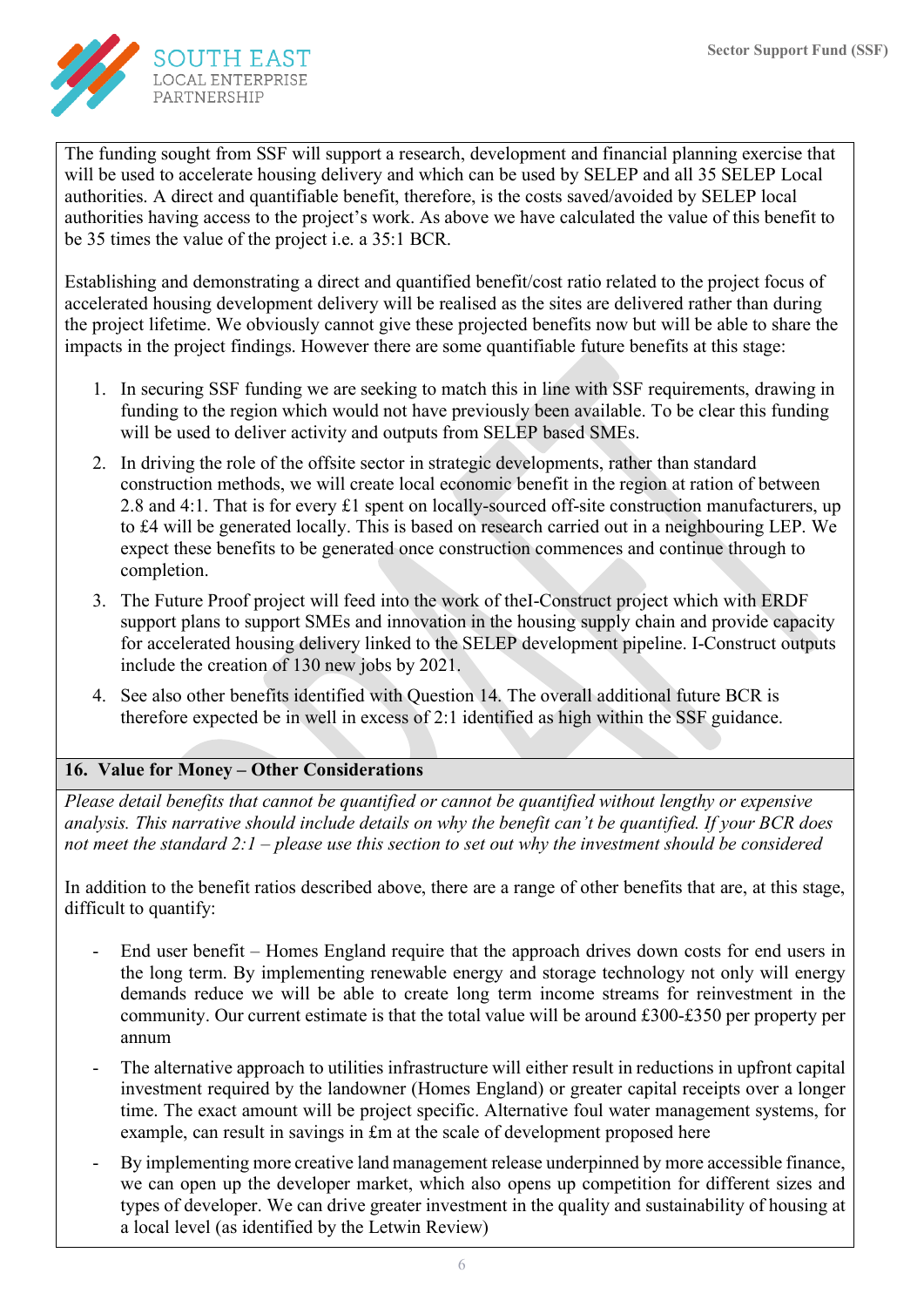

- We should be able to 'de-risk' sites for incoming developers, and therefore increase benefits locally
- By creating a FP that can be deployed across other sites and shared with stakeholders we will be able to create lasting benefit across the SELEP development pipeline and support the growth of the construction sector and its supply chain

## **17. Dependencies and Risks**

*Please detail any scheme dependencies, risks and delivery constraints which may impact on the delivery of the project and or the benefits achieved through SSF investment in the Project*

This project is designed to provide an alternative form of development delivery within the housing sector. To date the feedback from the LEP developer groups has been wholly positive and it is clear this project is needed if the LEP is to meet its objective related to accelerate housing delivery. That notwithstanding there are always risks that need to be considered and which we will actively address, including (for example):

- Funding the Project Board are all committed to the delivery of the project which is viewed as both timely and vital if development is to be accelerated sustainably. However, all main funding streams are interdependent, and will only come forward together. The SSF should not be seen in isolation, rather as part of a collaborative process between strategically influential organisations and SELEP and its HDG
- Timing ensuring that the developments targeted and provided through Homes England are at the right stage to ensure the project can influence their outcomes
- Overcoming SME developer scepticism and disengagement we have to be able to engage (SME) developers effectively and ensure they are incentivised through successful project outcomes i.e. the creation of genuine opportunities for involvement. We need therefore to ensure that government, through Homes England, can be genuinely flexible enough to deliver innovation through the procurement process and accept different forms of value analysis. We also have a built-in route to further work with SMEs through the SELEP HDG and the ERDF I-Construct project which will run from 2019 to 2021 and provide additional funding to support SMEs to innovate and engage with the market opportunities on the development sites.
- Technology technological solutions are rapidly evolving and costs are decreasing over time. This works in our favour but ensuring statutory providers are engaged with them, and that they can deliver their stated benefits over time, are key risks. These projects will help in demonstration and proof of concept, but this comes with an inherent risk which we think the public sector is in the best position to take
- Established financial markets need to innovate and provide alternative solutions from standard models. This might include alternative risk analysis, longer term cost / return modelling, subsidised investment, etc. – but public sector involvement in early projects can help reduce this risk as a pipeline of projects, with reliable data, is established.
- Planning we will need to work with local planning frameworks in each area which may throw up different challenges, however we will be pushing quality and sustainability standards above those within local plans anyway.
- Adoption we will work with landowners, other stakeholders, policy makers and industry to involve them in the project and share our findings in order to seek traction for the adoption of the new model.